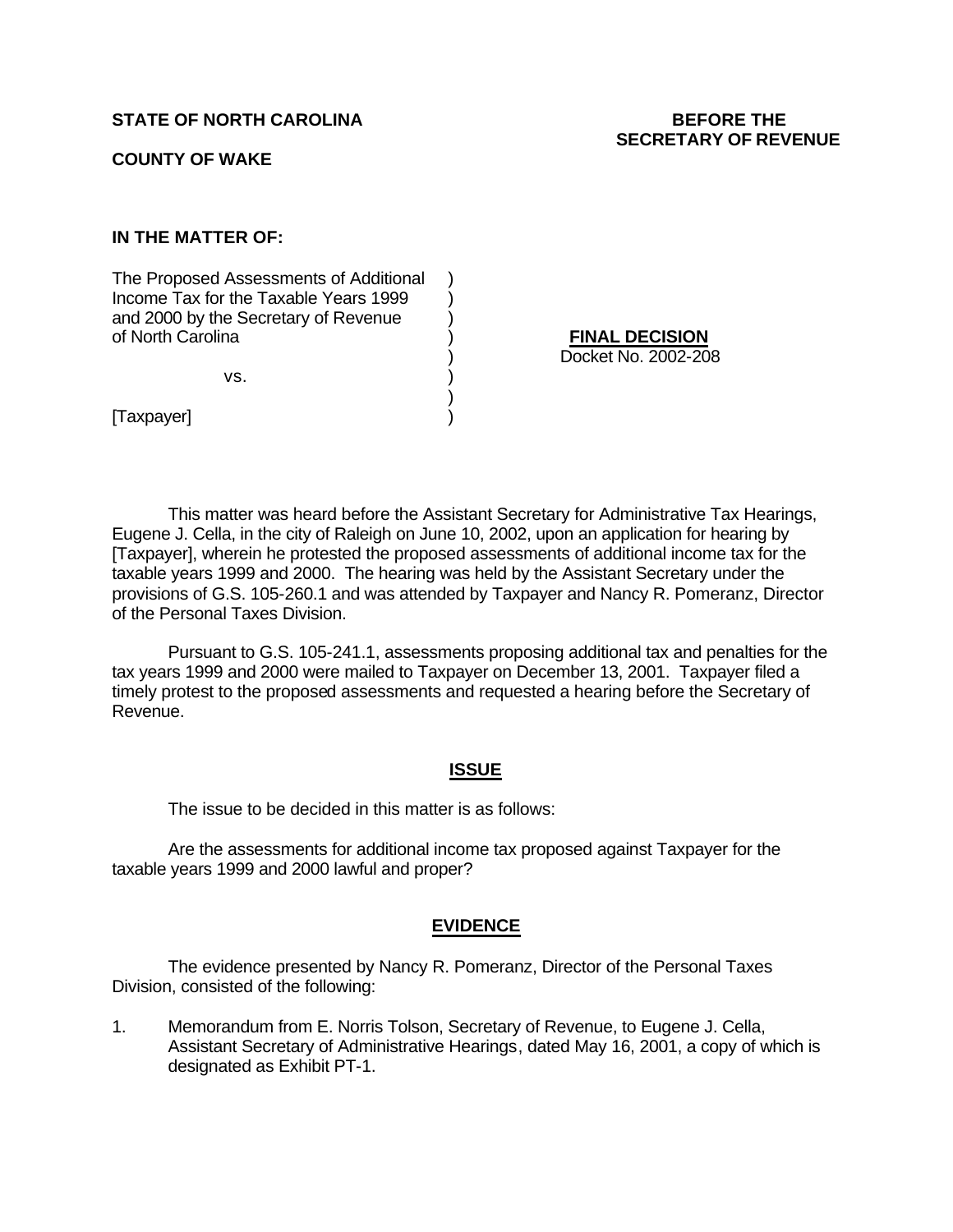- 2. Taxpayer's North Carolina individual income tax return for the taxable year 1999, with related attachments, copies of which are collectively designated as Exhibit PT-2.
- 3. Taxpayer's North Carolina individual income tax return for the taxable year 2000, with related attachments, copies of which are collectively designated as Exhibit PT-3.
- 4. Notice of Individual Income Tax Assessment for the taxable year 1999 dated December 13, 2001, a copy of which is designated as Exhibit PT-4.
- 5. Notice of Individual Income Tax Assessment for the taxable year 2000 dated December 13, 2001, a copy of which is designated as Exhibit PT-5.
- 6. Federal income tax return detail information provided to the Department of Revenue on magnetic tape by the Internal Revenue Service for the taxable year 1999, a copy of which is designated as Exhibit PT-6.
- 7. Taxpayer's wage earnings information from the Employment Security Commission dated May 15, 2002, a copy of which is designated as Exhibit PT-7.
- 8. Letter from Central Examination Section RAL to Taxpayer dated December 13, 2001, a copy of which is designated as Exhibit PT-8.
- 9. Letter from Taxpayer to Department of Revenue dated January 9, 2002, a copy of which is designated as Exhibit PT-9.
- 10. Letter from Patrick G. Penny, Administrative Officer in the Personal Taxes Division, to Taxpayer dated January 28, 2002, a copy of which is designated as Exhibit PT-10.
- 11. Reply from Taxpayer to Patrick G. Penny received on March 13, 2002, a copy of which is designated as Exhibit PT-11.
- 12. Letter from Eugene J. Cella to Taxpayer dated March 19, 2002, a copy of which is designated as Exhibit PT-12.
- 13. Letter from Taxpayer to Department of Revenue received on March 27, 2002, a copy of which is designated as Exhibit PT-13.
- 14. Letter from Eugene J. Cella to Taxpayer dated April 17, 2002, a copy of which is designated as Exhibit PT-14.

At the hearing, Taxpayer presented a large binder of assorted documents, copies of which are collectively designated as Exhibit TP-1.

## **FINDINGS OF FACT**

1. Taxpayer is and at all material times was a natural person, sui juris, and a citizen and resident of North Carolina.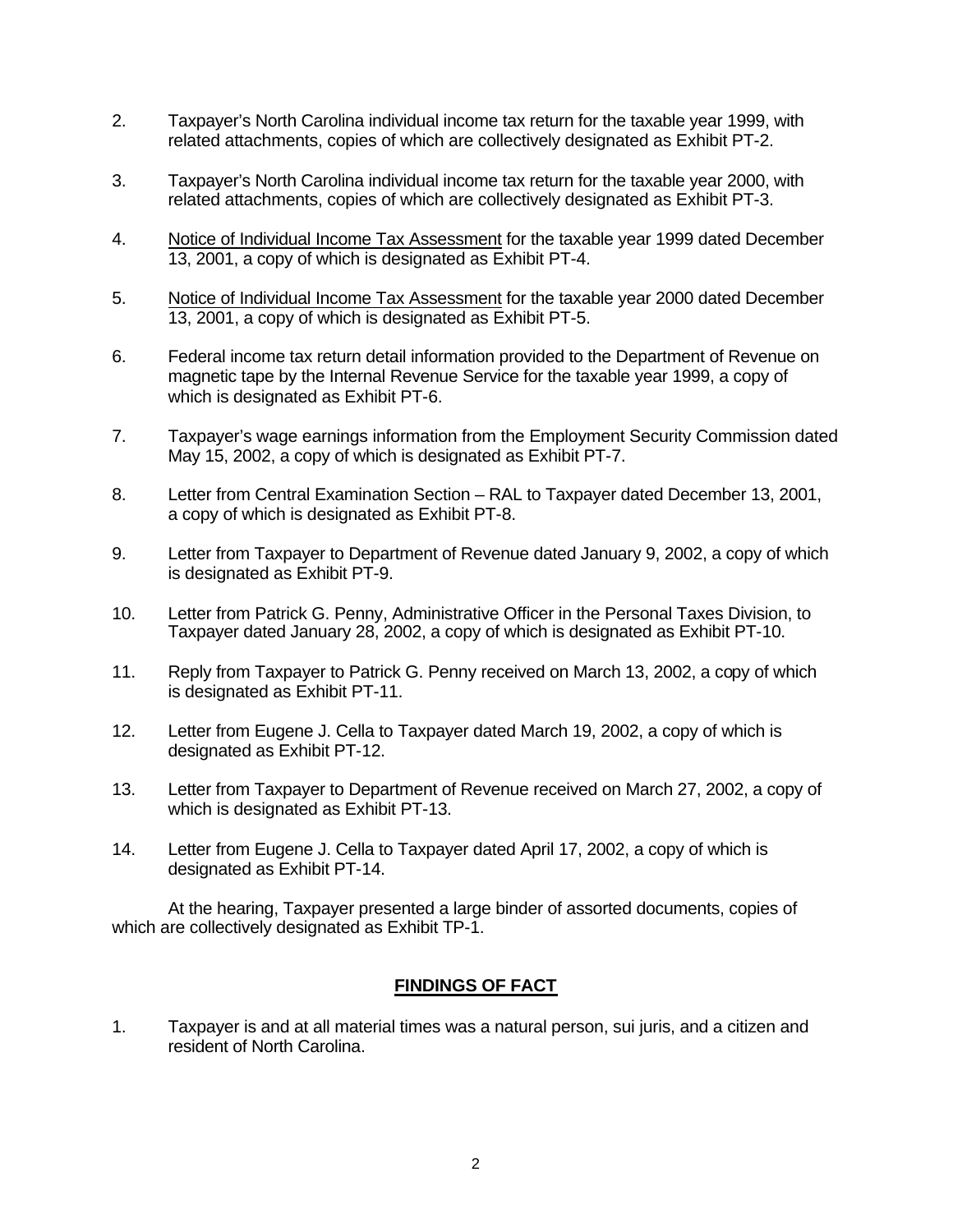- 2. Taxpayer timely filed his North Carolina individual income tax return for the tax year 2000. The Department of Revenue received Taxpayer's 1999 income tax return on December 8, 2000.
- 3. Taxpayer's 1999 and 2000 returns reflected federal taxable income of zero and North Carolina income tax of zero. The 1999 return reflected North Carolina tax withheld of \$614.00. The 2000 return reflected North Carolina tax withheld of \$92.00. Taxpayer requested refunds of \$614.00 and \$92.00 for the tax years 1999 and 2000, respectively.
- 4. Upon examination, the Department of Revenue calculated Taxpayer's federal taxable income for the tax year 1999 to be \$5,997.00, consisting of wages of \$13,047.00 based on information received from the Internal Revenue Service; the standard deduction for single; and one personal exemption. The Department of Revenue calculated Taxpayer's federal taxable income for the tax year 2000 to be negative \$874.00, consisting of wages of \$6,326.00 based on a report obtained from the Employment Security Commission; the standard deduction for single; and one personal exemption.
- 5. Taxpayer's North Carolina taxable income for the tax years 1999 and 2000 was determined to be \$7,547.00 and \$826.00, respectively, by adding to the corrected federal taxable income the amounts the federal standard deduction for single and the personal exemption had increased for inflation.
- 6. Taxpayer understated taxable income by twenty-five percent or more of gross income for both years.
- 7. Pursuant to G.S. 105-241.1, Notices of Individual Income Tax Assessment reflecting additional tax and penalties for the tax years 1999 and 2000 were mailed to Taxpayer on December 13, 2001. Taxpayer objected to the proposed assessments and timely requested a hearing before the Secretary of Revenue.
- 8. Subsequent to receiving the hearing request, the Department of Revenue determined that additional wages of \$6,283.00 earned by Taxpayer during 2000 were not included in the Department's calculation of federal taxable income for that year. The inclusion of the additional wages will result in additional tax due for the tax year 2000, upon which a twenty-five percent negligence penalty is applicable.
- 9. Taxpayer contends that (1) Taxpayer earned no income; (2) as a citizen of the United States, none of the sources of income identified in Code section 861 and its accompanying regulations apply to Taxpayer; therefore, he did not receive "income from whatever source derived"; (3) the Internal Revenue Code does not impose an income tax liability nor require that income tax be paid on the basis of a return; (4) income tax is voluntary and taxpayers are the only ones who can "self-assess" the tax; and (5) the State has delegated its power of taxation to the United States Congress in violation of the North Carolina Constitution.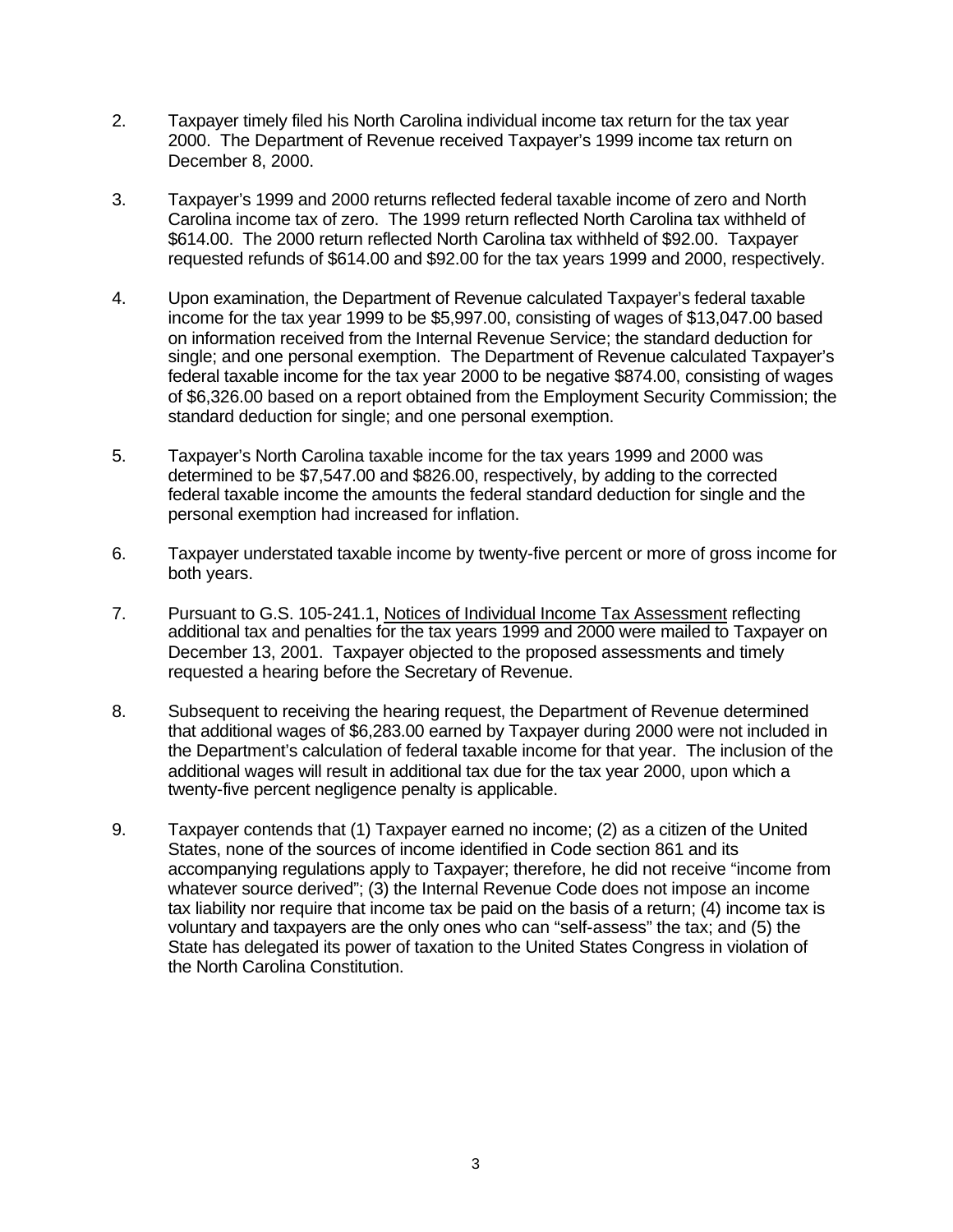# **CONCLUSIONS OF LAW**

Based on the foregoing findings of fact, the Assistant Secretary makes the following conclusions of law:

- 1. North Carolina imposes an individual income tax upon the taxable income of (1) every resident of this State and (2) every nonresident individual deriving income from North Carolina sources attributable to the ownership of any interest in real or tangible personal property in this State or deriving income from a business, trade, profession, or occupation carried on in this State. For residents of this State, "North Carolina taxable income" is the taxpayer's taxable income as determined under the Internal Revenue Code, adjusted as statutorily mandated for differences in State and federal law.
- 2. Federal taxable income is defined by the Internal Revenue Code as gross income less deductions and personal exemptions. Gross income is defined as all income from whatever source derived unless specifically excepted. Gross income includes compensation for services rendered and gross income derived from business. Wages, salaries, commissions paid salesmen, compensation for services on the basis of a percentage of profits, tips, and bonuses are all includable in gross income.
- 3. Additions to federal taxable income are required for the amount by which the taxpayer's standard deduction has been increased and the amount by which each of the taxpayer's personal exemptions has been increased for inflation under the Code. The increase in the personal exemption for inflation is reduced by \$500.00 if the taxpayer's federal adjusted gross income is below the threshold for the taxpayer's filing status. Additions of \$1,550.00 and \$1,700.00 were properly made for the tax years 1999 and 2000, respectively.
- 4. An individual is required to file a federal income tax return if his gross income for the year equals or exceeds the allowable exemption amount. A resident of this State is required to file a North Carolina individual income tax return if the individual is required to file a federal income tax return. The North Carolina return shall show the taxable income and adjustments to federal taxable income required by statute. An income tax return shall be filed as prescribed by the Secretary. The return shall be in the form prescribed by the Secretary.
- 5. The Secretary of Revenue has the power to examine any books, papers, records, or other relevant data for the purpose of ascertaining the correctness of any return, making a return where none has been made, determining the tax liability of a person, or collecting any such tax.
- 6. If the taxpayer does not provide adequate and reliable information upon which to compute his tax liability, an assessment may be made upon the basis of the best information available; and, in the absence of information to the contrary, such assessment is deemed to be correct. Assessments must generally be proposed within three years of the date the return was filed or the date the return was due to be filed, whichever is later.
- 7. A penalty of up to \$500.00 can be imposed for filing a frivolous return. A frivolous return is a return that meets both of the following requirements: (a) it fails to provide sufficient information to permit a determination that the return is correct or contains information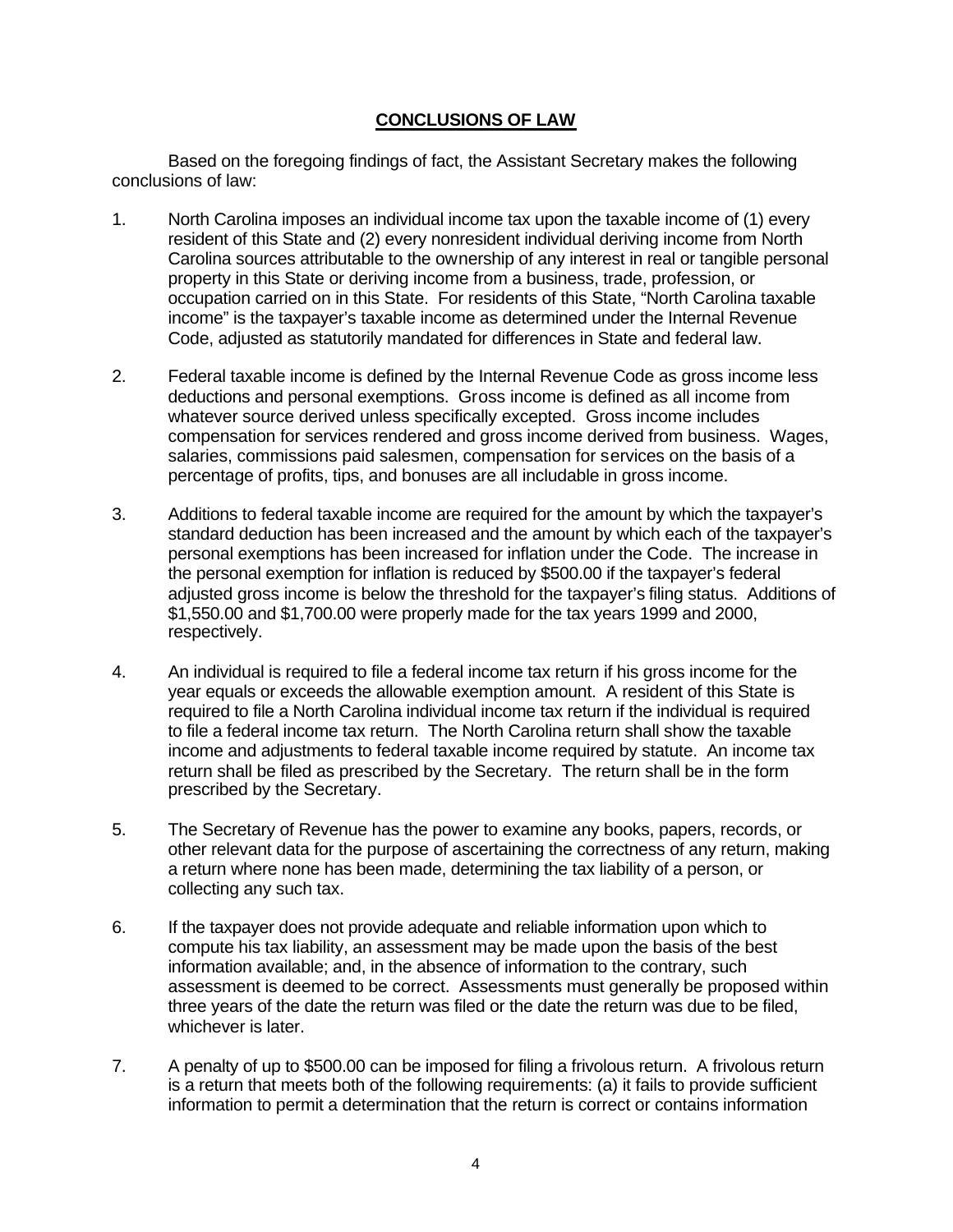which positively indicates the return is incorrect, and (b) it evidences an intention to delay, impede, or negate the revenue laws of this State or purports to adopt a position that is lacking in seriousness. Penalties of \$500.00 were properly assessed for the tax years 1999 and 2000 because the 1999 and 2000 individual income tax returns filed by Taxpayer satisfy both of these requirements.

- 8. A twenty-five percent negligence penalty is imposed for a large individual income tax deficiency. A large income tax deficiency exists when a taxpayer understates taxable income by an amount equal to twenty-five percent or more of gross income. A penalty of \$84.00 is due for the tax year 2000 as a result of the inclusion of the additional wages of \$6,283.00 earned by Taxpayer during 2000.
- 9. The Secretary of Revenue's duties include administering the laws enacted by the General Assembly relating to the assessment and collection of individual income taxes. As an official of the executive branch of the government, the Secretary lacks the authority to determine the constitutionality of legislative acts. The question of constitutionality of a statute is for the judicial branch.
- 10. The proposed assessments for the tax years 1999 and 2000, modified to include additional wages of \$6,283.00 and the negligence penalty for the tax year 2000, are lawful and proper.

## **DECISION**

Based on the foregoing evidence of record, findings of fact, and conclusions of law, the Assistant Secretary finds the proposed assessment for the tax year 1999 and the proposed assessment for the tax year 2000, to the extent hereinafter modified, to be lawful and proper and are hereby affirmed.

Taxpayer presents many arguments in defense of his position that the assessments are in error. These arguments have been made on many occasions both before the courts and in previous administrative tax hearings by individuals who object to the payment of income tax. The arguments have consistently and uniformly been found to be completely lacking in legal merit and patently frivolous. Taxpayer's arguments include (1) Taxpayer earned no income; (2) as a citizen of the United States, none of the sources of income identified in Code section 861 and its accompanying regulations apply to Taxpayer; therefore, he did not receive "income from whatever source derived"; (3) the Internal Revenue Code does not impose an income tax liability nor require that income tax be paid on the basis of a return; (4) income tax is voluntary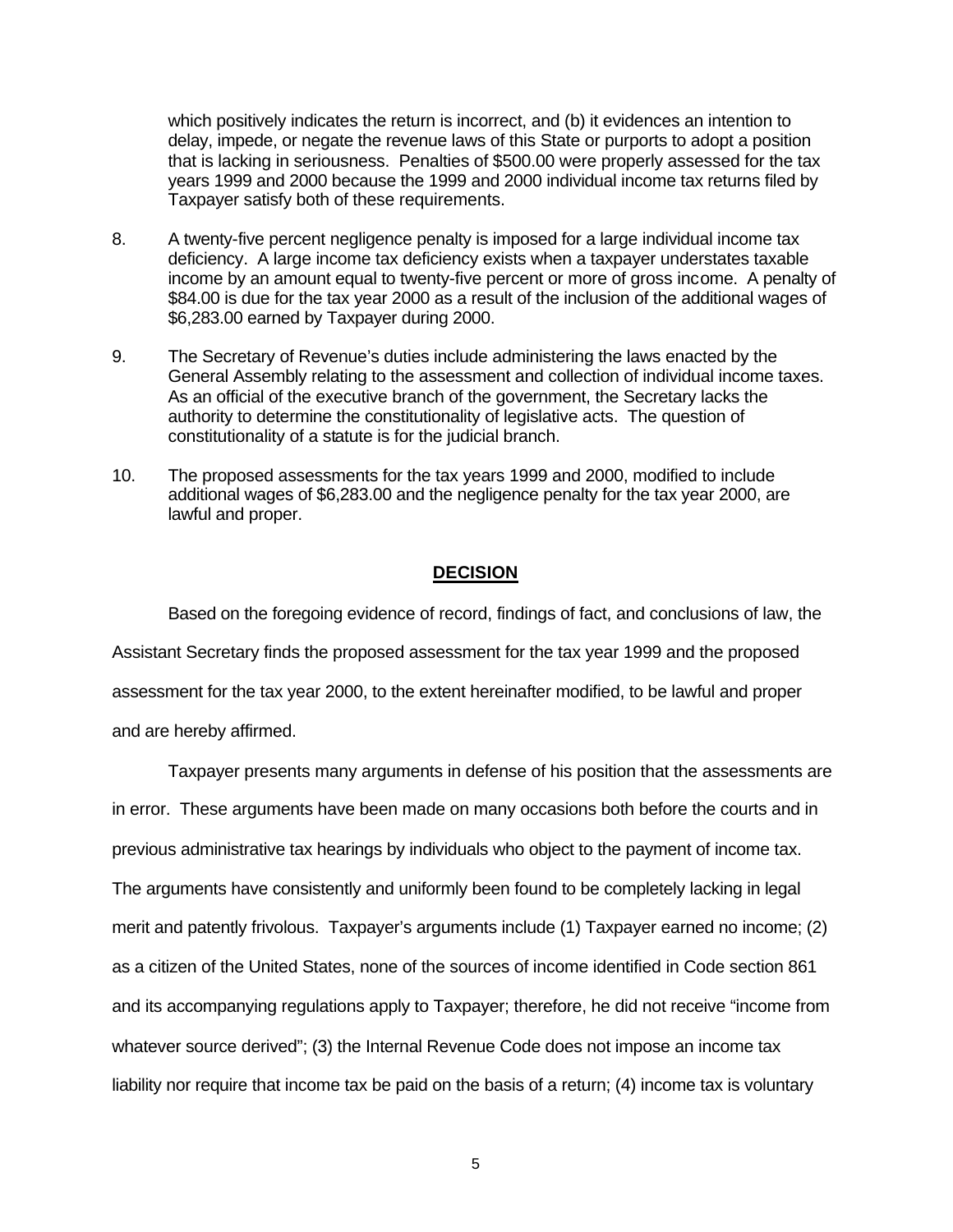and taxpayers are the only ones who can "self-assess" the tax; and (5) the State has delegated its power of taxation to the United States Congress in violation of the North Carolina Constitution.

Taxpayer contends that he does not have income because the Internal Revenue Code ("Code") does not define "income" and the United States Supreme Court has defined "income" to include only corporate profits. As Taxpayer states by citing *U.S. v. Ballard,* 535 F.2d 400 (1976), the term "income" is not defined in the Code, nor is it defined in the North Carolina Revenue Laws. However, both federal and State law impose the individual income tax on the "taxable income" of every individual (Code section 1, G.S. 105-134). The State's definition of taxable income (G.S. 105-134.1(16)) refers to the definition of taxable income in Code section 63. Taxable income for federal purposes means gross income less allowable deductions. Gross income is defined by Code section 61 as, except as otherwise provided, all income from whatever source derived, including compensation for services. The decision in *Ballard* does not support Taxpayer's position that he has no North Carolina income tax liability. In *Ballard*, the court continued by reciting the Code's definition of "gross income," which includes compensation for services, including fees, commissions, and similar items. The case did not deal with the issue of whether wages are income. *Ballard* was concerned primarily with income from a merchandising business and whether gross income was the gross receipts from the business or gross receipts less expenses. The taxpayer had reported wages in gross income and did not argue that wages were not taxable. Therefore, the question is not whether there is such a thing as income but whether wages or other compensation received for services rendered are considered income. Pursuant to 26 CFR 1.61-2(a)(1), wages, salaries, commissions paid salesmen, compensation for services on the basis of a percentage of profits, tips, and bonuses are all includible in gross income.

Taxpayer contends that income is limited to corporate profit and cites such cases as *Eisner v. Macomber,* 252 U.S. 189 (1920), *Merchant's Loan and Trust Co. v. Smietanka,* 255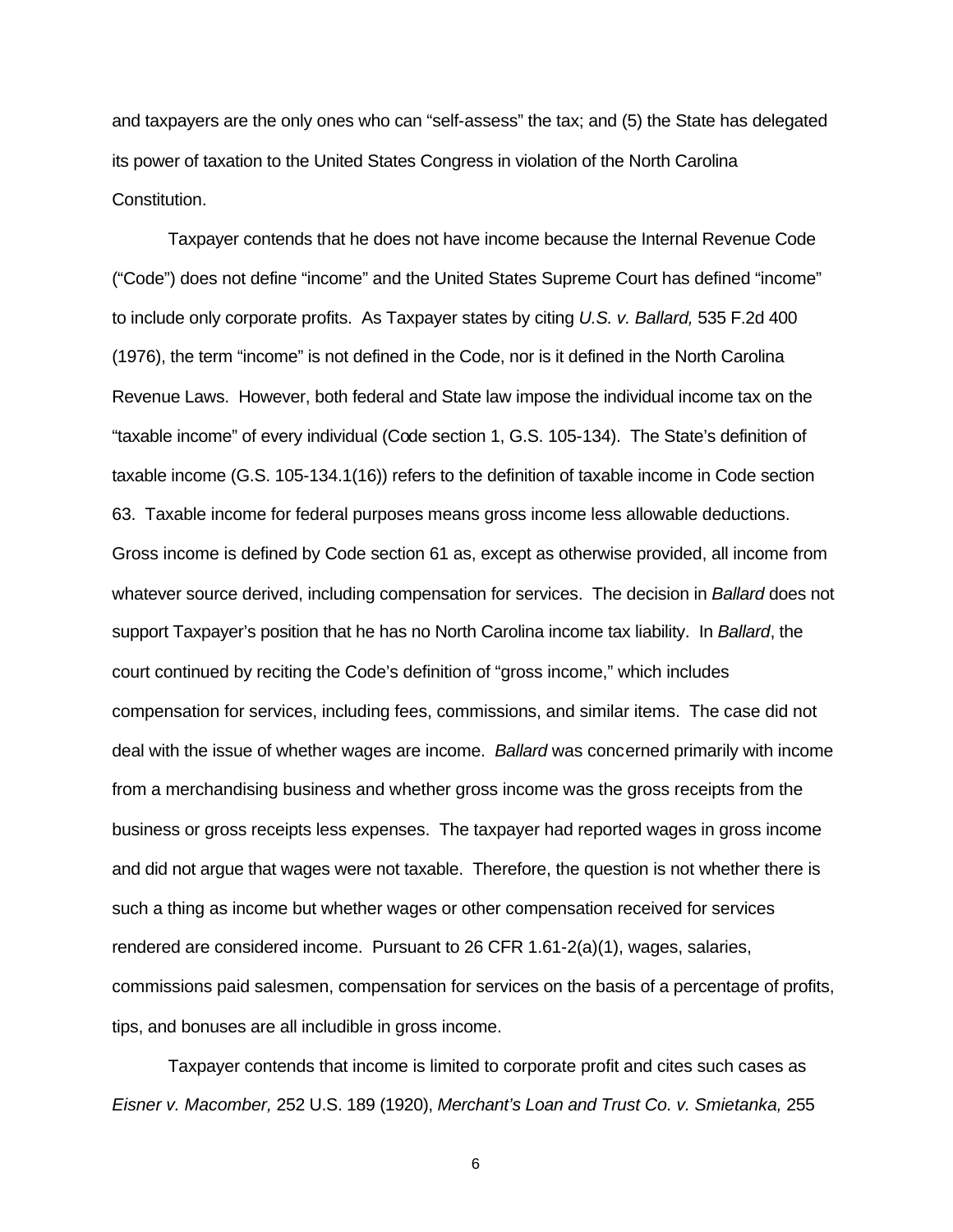U.S. 509 (1921), *Doyle v. Mitchell Brothers*, 247 U.S. 179 (1918), *Stratton's Independence v. Howbert*, 231 U. S. 399 (1913), and *Southern Pacific v. Lowe*, 247 U.S. 330 (1918), in support of his position. None of the cases support his argument. In *Eisner,* the court held that stock dividends are not income and hence are not taxable as such. The basis for the court's decision is that the shareholder received nothing as a result of the stock dividend for his separate use and benefit; on the contrary, every dollar of his investment remained the property of the company. The court defined income as "the gain derived from capital, from labor, or from both combined…." In *Commissioner of Internal Revenue v. Glenshaw Glass Co.,* 348 U.S. 426; 99 L.Ed. 483 (1955), the court concluded that *Eisner* was not meant to provide a touchstone to all future gross income questions. A taxpayer is taxable on "instances of undeniable accessions to wealth, clearly realized, and over which the taxpayers have complete dominion." The statutory definition of gross income is "all-inclusive." In *Merchant's Loan and Trust Co.,* the court found that the word income must be given the same meaning in all of the income tax acts of Congress that was given to it in the Corporation Excise Tax Act of 1909. However, that does not imply that income can only be a derivative of corporate activity. In *Merchant's,* the plaintiff was a trust established at the death of the grantor. The trust sold stock and received sales proceeds in excess of the basis in the stock. The court held that a trust was a taxable person; therefore it is clear that income is not limited to corporate activities. The court also held that the gain from the sale of stock was income, stating that income may be defined as the gain derived from capital, from labor, or from both combined, including profit gained through sale or conversion of capital assets. *Doyle, Stratton's Independence, and Southern Pacific* are not relevant; in each case, the plaintiff was a corporation. Therefore, the question of whether wages received by an individual are income was not at issue in those cases. The courts have consistently held that wages and other forms of compensation for services rendered are income. (See *Lonsdale v. U.S.*, 919 F.2d 1440; 90-2 USTC (CCH) ¶ 50, 581, *McKinley v. U.S.*, 70 A.F.T.R.2d (RIA) 5805; 92-2 USTC (CCH) ¶ 50, 509, *Ficalora v. Commissioner of Internal Revenue*, 751 F.2d 85; 85-1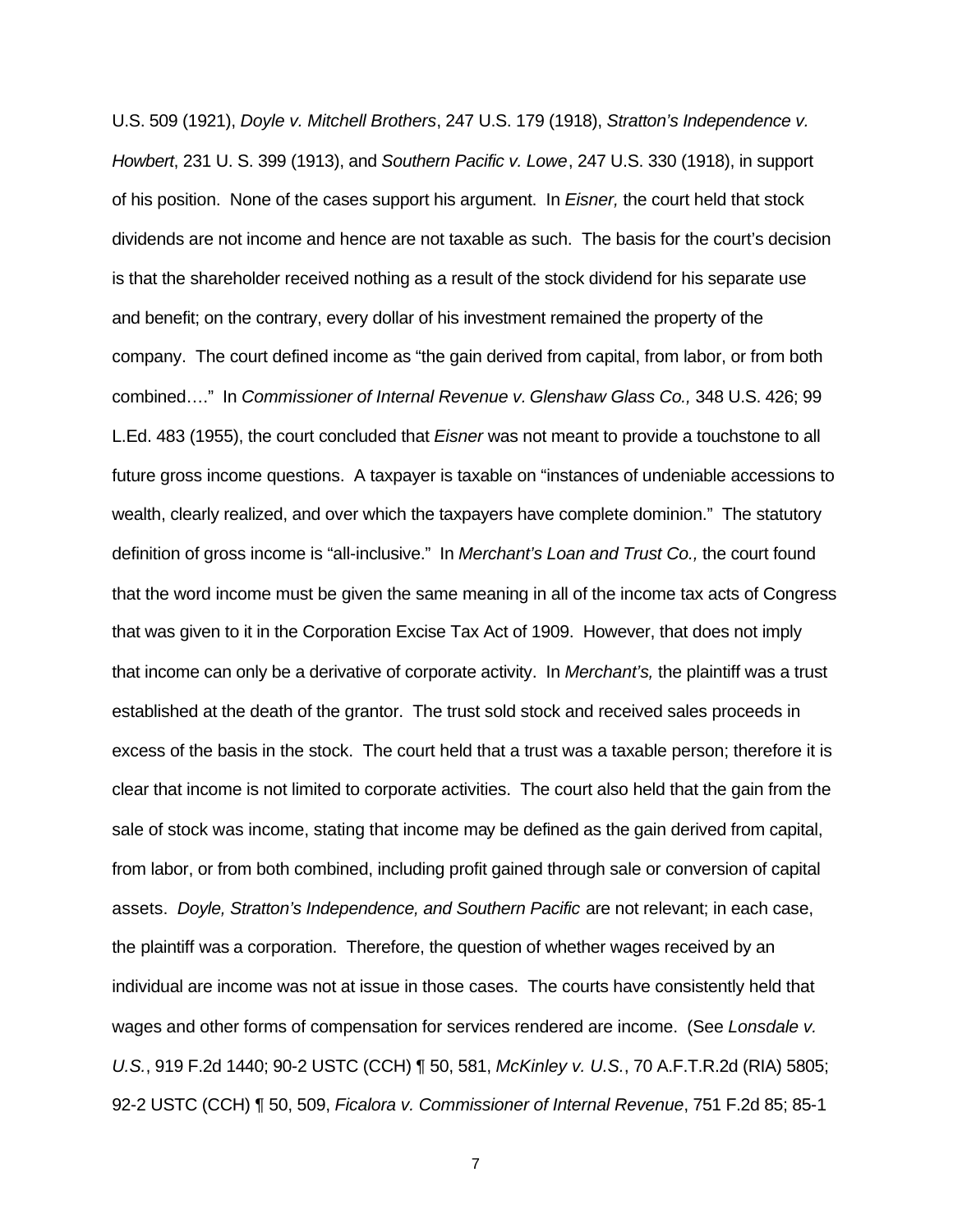USTC (CCH) ¶ 9103, *Stelly v. Commissioner of Internal Revenue*, 761 F.2d 1113; 85-1 USTC (CCH) ¶ 9436, *Coleman v. Commissioner of Internal Revenue*, 791 F.2d 68 (7<sup>th</sup> Cir. 1986).) There are many other cases that could be cited. Taxpayer has cited none that rule otherwise.

Taxpayer correctly states that Code section 61 defines gross income as all income from whatever source derived. Taxpayer then attempts to define "source" and contends that Code section 861 and its accompanying statutes and regulations indicate that he is not subject to income tax on his wages because, as a citizen of the United States, he has no sources of income for purposes of the income tax. According to Taxpayer's argument, the only individuals subject to income tax on wages would be nonresident aliens. Such is not the case. For a citizen of the United States, the source of income is irrelevant. In *Glenshaw Glass Co.*, 348 U.S. 426; 99 L. Ed. 483 (1955), the court concluded that income tax is imposed on "undeniable accessions to wealth, clearly realized, and over which the taxpayers have complete dominion" with no restrictions as to "sources." 26 CFR 1.1-1(b) provides that "in general, all citizens of the United States, wherever resident, and all resident alien individuals, are liable to the income taxes imposed by the Code whether the income is received from sources within or without the United States." In addition, the term "from whatever source derived" in Code section 61 is not intended to be restrictive; instead, it is intended to be all encompassing. In *United States v.*  Buras, 633 F.2d 1356, 1361 (9<sup>th</sup> Cir. 1980), the court stated "According to Buras, income must be derived from some source. …[T]he Sixteenth Amendment is broad enough to grant Congress the power to collect an income tax regardless of the source of the taxpayer's income." In *Angstadt v. Internal Revenue Service*, 99-2 USTC (CCH) ¶ 50, 926; 84 A.F.T.R.2d (RIA) 6776, the court stated "By the terms of the Sixteenth Amendment and section 61(a), 'source' is not to be a limitation on taxable income. Rather, income is to be taxed regardless of its source."

Code section 861 itself provides that the income of most citizens is from sources within the United States. Section 861(a) lists items of gross income that are treated as income from sources within the United States. Item (3) is compensation for labor or personal services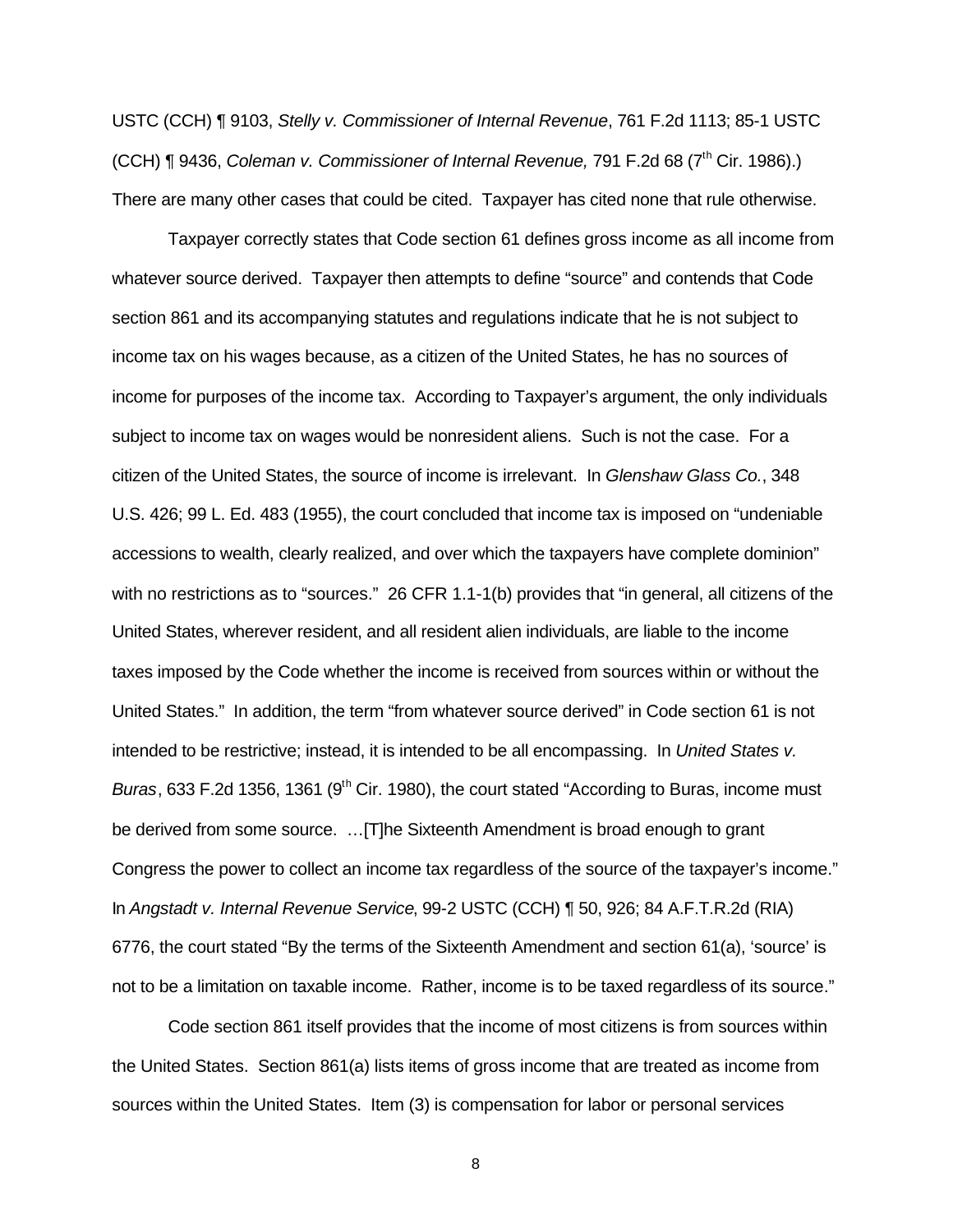performed in the United States. 26 CFR 1.861-4(a)(1) states that "gross income from sources within the United States includes compensation for labor or personal services performed in the United States irrespective of the residence of the payer, the place in which the contract for service was made, or the place or time of payment…." In *Aiello v. Commissioner*, T.C. Memo 1995-40; 69 T.C.M. (CCH) 1765, the court stated "Apparently, petitioner believes that the only sources of income for purposes of section 61 are listed in section 861, that income from sources within the United States is taxed only to nonresident aliens and foreign corporations…. Under section 61(a)(1) and (4), petitioner clearly is required to include his wages, tokes, and interest in gross income."

Taxpayer contends that no section of the Internal Revenue Code imposes an income tax liability or provides that income taxes have to be paid on the basis of a return. A hearing before the Secretary of Revenue with respect to a proposed assessment of North Carolina income tax is not the proper forum to determine if the Internal Revenue Code imposes an income tax liability or requires a return to be filed; those issues are between Taxpayer and the Internal Revenue Service. However, I note that section 1 of the Internal Revenue Code imposes an income tax on individuals and Code section 6012(a)(1)(A) requires an individual to file a federal income tax return if his gross income for the year equals or exceeds the allowable exemption amount. More importantly, since a North Carolina income tax liability is at issue, G.S. 105-134 imposes an individual income tax upon the taxable income of (1) every resident of this State and (2) every nonresident individual deriving income from North Carolina sources attributable to the ownership of any interest in real or tangible personal property in this State or deriving income from a business, trade, profession, or occupation carried on in this State. A resident of this State is required under G.S. 105-152 to file a North Carolina individual income tax return if the individual is required to file a federal income tax return. The North Carolina return shall show the taxable income and adjustments to federal taxable income required by statute. The law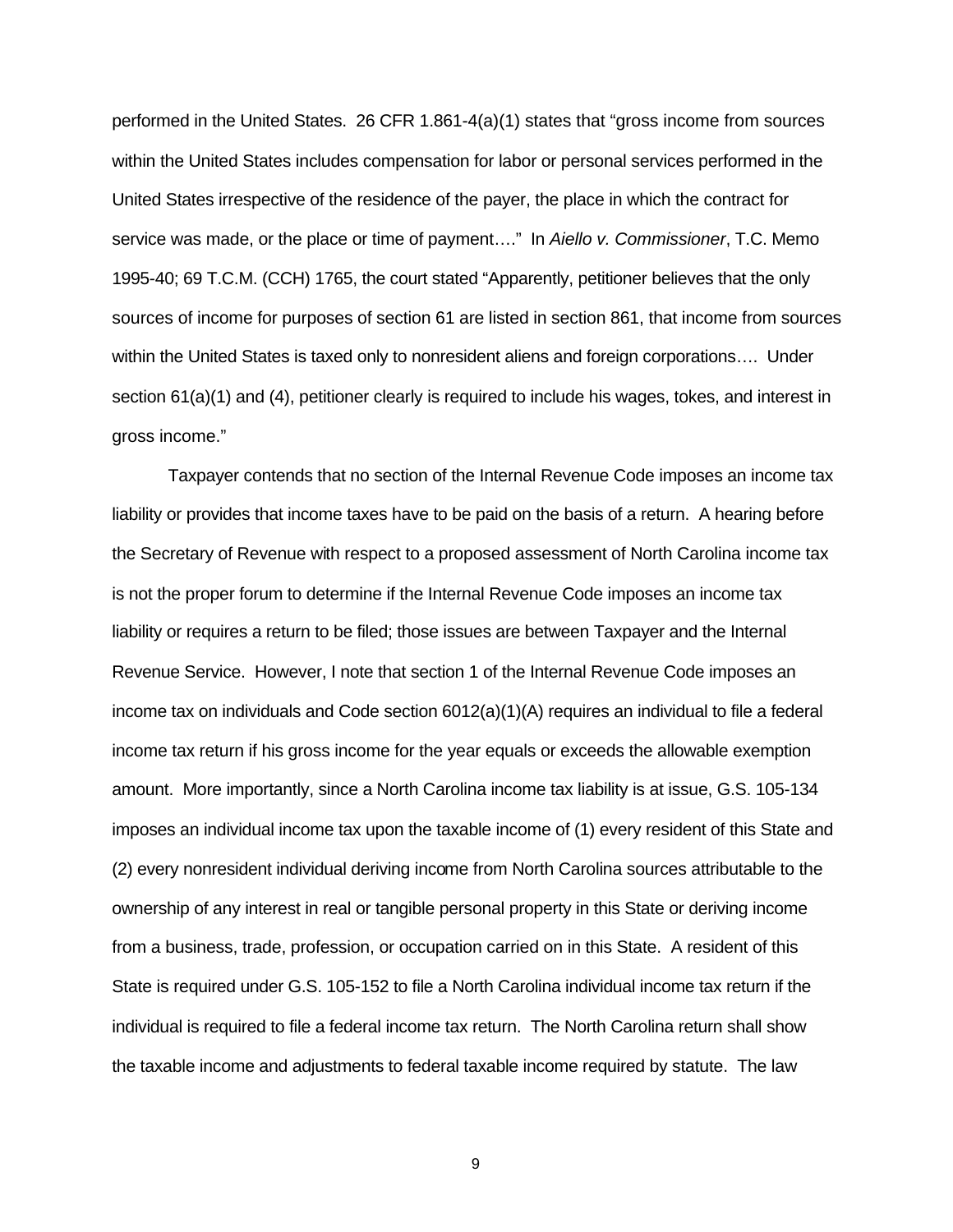clearly and unequivocally imposes a State income tax on Taxpayer and requires him to file a State income tax return.

Taxpayer contends that the income tax is voluntary and that taxpayers are the only ones who can "self-assess" the tax. Such is clearly not the case. While both the Internal Revenue Service and the Department of Revenue rely heavily on voluntary compliance by taxpayers, the filing of an income tax return and the payment of income tax are mandatory. Otherwise, the law would not impose penalties, both civil and criminal, for failure to do so.

Taxpayer contends that the State is in violation of the North Carolina Constitution because a taxpayer's North Carolina taxable income means the taxpayer's taxable income as determined under the Internal Revenue Code. Section 2(1) of Article V of the Constitution provides in pertinent part that the "power of taxation…shall never be surrendered, suspended, or contracted away." To adopt by reference future amendments to the Code would likely be held to be an unconstitutional delegation of legislative power. Taxpayer's argument fails, however, because the State's reference to the Code does not automatically adopt future changes to the Code. G.S. 105-228.90 defines "Code" by referring to the Code as of a specific date. The definition is revised as needed to reflect the General Assembly's decision to adopt amendments to the Code. The General Assembly always uses a reference date equal to or prior to the date the legislation is enacted to ensure that it is not delegating its power to tax to the United States Congress.

I find that the 1999 and 2000 returns filed by Taxpayer are frivolous within the meaning of the law and that all of Taxpayer's arguments are without merit. Therefore, the proposed assessments for the tax years 1999 and 2000, modified to increase North Carolina taxable income by the additional wages of \$6,283.00 and to assert a negligence penalty of \$84.00 for the tax year 2000, are hereby sustained in their entireties and are determined to be finally due and collectible, together with interest as allowed by law.